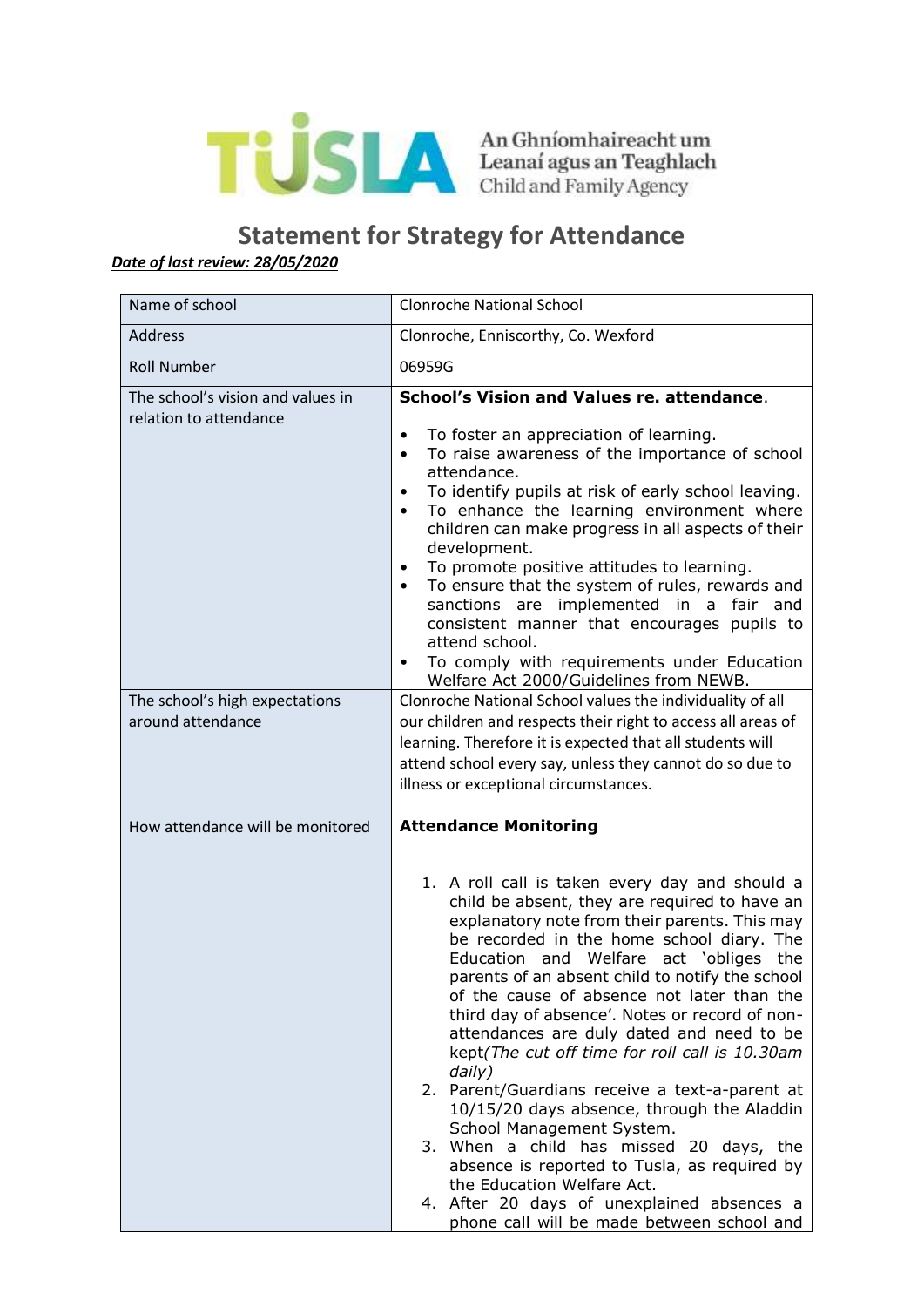|                                                                                                                                                                                                                                                         | parent to express concern and to identify<br>problems, agree interventions etc.<br>5. If situation has not improved, a meeting may<br>take place with parents/guardian to identify<br>problems and agree interventions.<br>6. If unexplained absences reach 30-35 days,<br>concerns will be communicated to parents in<br>writing and a Pre-Referral Checklist will be<br>completed by the class teacher.<br>7. If and when a pupil reaches 40 days of<br>unexplained absences, parents<br>will<br>be<br>informed by letter that a pre-referral and a<br>referral form will be forwarded to Educational<br>Welfare Services, Tusla. (It<br>is<br>the<br>responsibility of all class teachers to ensure<br>that that the pre-referral checklist, referral<br>form and the letter to parents are completed<br>and given to the Deputy Principal).<br>8. It is the responsibility of the Deputy Principal<br>to forward all correspondence to the relevant<br>recipients.<br>9. As the promotion of good attendance and the<br>responding to poor attendance involves a<br>whole-school approach, all staff members will<br>be familiar with the<br>contents of this<br>statement. All need to be vigilant in the<br>monitoring process. |
|---------------------------------------------------------------------------------------------------------------------------------------------------------------------------------------------------------------------------------------------------------|---------------------------------------------------------------------------------------------------------------------------------------------------------------------------------------------------------------------------------------------------------------------------------------------------------------------------------------------------------------------------------------------------------------------------------------------------------------------------------------------------------------------------------------------------------------------------------------------------------------------------------------------------------------------------------------------------------------------------------------------------------------------------------------------------------------------------------------------------------------------------------------------------------------------------------------------------------------------------------------------------------------------------------------------------------------------------------------------------------------------------------------------------------------------------------------------------------------------------------------|
| Summary of the main elements of<br>the school's approach to<br>attendance:<br>Target setting and targets<br>$\bullet$<br>The whole-school approach<br>$\bullet$<br>Promoting good attendance<br>$\bullet$<br>Responding to poor attendance<br>$\bullet$ | <b>Targets</b><br>*To analyse attendance over past three years and<br>improve the current attendance by 8% - especially<br>among the travelling community.<br>*To continue to improve on morning punctuality by<br>timetabling preferred activities first thing in the<br>morning e.g. physical activities, music, assembly etc.<br>*To continue to discourage parents from the early<br>"signing out" of students by highlighting the exact<br>amount of teaching and learning minutes/hours lost.<br>*To continue to raise awareness among parents and<br>pupils as to the importance of good attendance. This<br>issue is to be included on the parent-teacher meeting<br>agenda, end-of year report and during induction of all<br>new pupils.                                                                                                                                                                                                                                                                                                                                                                                                                                                                                    |
|                                                                                                                                                                                                                                                         | <b>Whole School Approach</b><br>*Certificates for excellent, good and improved<br>attendance will be awarded twice yearly - at Christmas<br>and before Summer holidays. Recipient's photographs<br>will be posted on school website and Facebook page.<br>*The importance of good attendance will be<br>highlighted regularly in the school newsletter.<br>*The importance of good school attendance will be<br>reinforced regularly at twice-weekly assemblies.<br>* At staff meetings poor attenders and school refusers<br>will be discussed and reviewed from a whole-child                                                                                                                                                                                                                                                                                                                                                                                                                                                                                                                                                                                                                                                       |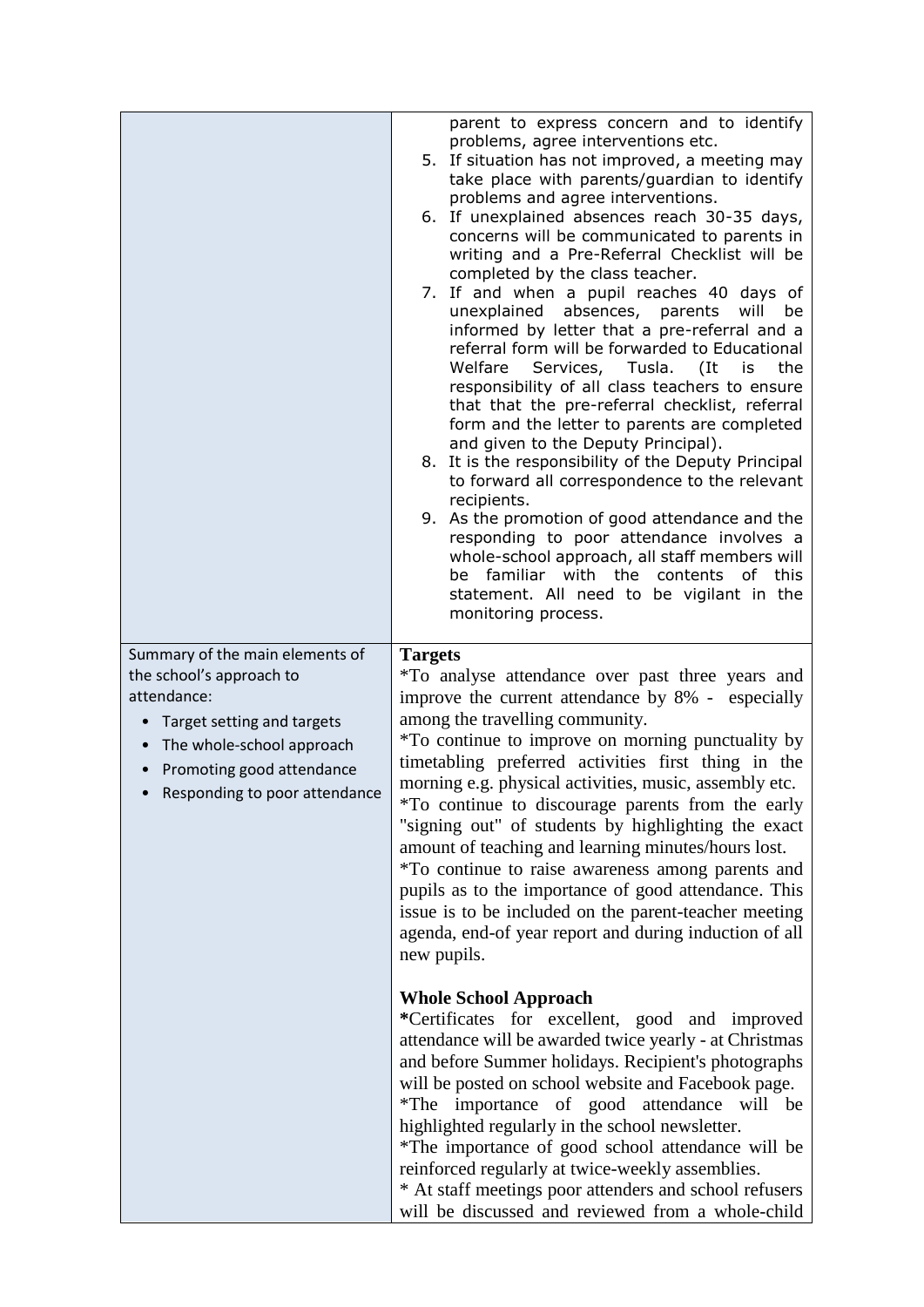| perspective (Student, School, Family<br>and<br>Community), with a view to resolving any issues.<br>* The Whole staff will look at aspects of school life<br>that may impact negatively on attendance such as<br>uniform, homework policy etc.<br><b>Strategies to promote good attendance:</b>                                                                                                                                                                                                                                                                                                                                                                                                                                                                                                                                                                                                                                                                                                                                                                                                                                                                                                                                                                                                                                                                                                                                                                                                                                                                                    |
|-----------------------------------------------------------------------------------------------------------------------------------------------------------------------------------------------------------------------------------------------------------------------------------------------------------------------------------------------------------------------------------------------------------------------------------------------------------------------------------------------------------------------------------------------------------------------------------------------------------------------------------------------------------------------------------------------------------------------------------------------------------------------------------------------------------------------------------------------------------------------------------------------------------------------------------------------------------------------------------------------------------------------------------------------------------------------------------------------------------------------------------------------------------------------------------------------------------------------------------------------------------------------------------------------------------------------------------------------------------------------------------------------------------------------------------------------------------------------------------------------------------------------------------------------------------------------------------|
| Caring Environment - Clonroche National<br>$\bullet$<br>School, at all times, aims to ensure that children<br>are taught in a safe secure and caring<br>environment where their intellectual, physical<br>and spiritual development are catered for.<br><b>Welcoming Environment</b> - We try to create a<br>$\bullet$<br>welcoming environment for pupils and parents.<br>Teachers consistently try to encourage good<br>attendance in their respective classrooms.<br><b>Special Needs</b> - pupils needing support are<br>$\bullet$<br>identified as early as<br>possible<br>and<br>the<br>appropriate support systems put into place. We<br>emphasise positive achievements and do all we<br>can to enhance self-esteem.<br><b>School Curriculum</b> - Insofar as is practicable,<br>$\bullet$<br>will be flexible and relevant to the needs of the<br>individual child.<br>Rewards - Attendance certificates/rewards are<br>$\bullet$<br>issued for perfect and improved attendance,<br>both at Christmas and at the end of the school<br>year. The pupils are reminded of the importance<br>of good attendance twice weekly at assembly.<br><b>Lunches</b> - The School's Meal Programme is in<br>$\bullet$<br>place to provide all children with a healthy lunch<br>and drink. These measures enhance the school<br>experience for those children who<br>might<br>otherwise be at risk of poor attendance.<br>Regular Communication re. Attendance<br><b>Concerns</b> - The school uses regular Newsletters<br>and Text-a-parent to promote attendance and<br>punctuality. |
| <b>Responding to poor attendance</b><br>For groups or individuals who may be particularly at<br>risk of developing attendance problems.<br>The class teacher will engage with parents<br>$\bullet$<br>through informal dialogue to ascertain<br>reasons for poor attendance.<br>Class teacher will hold discussion with the<br>$\bullet$<br>student and do their utmost to understand<br>and respond to any underlying attendance<br>issues.<br>Where<br>necessary, a<br>response<br>may<br>$\bullet$<br>necessitate relevant school staff developing<br>an individualised attendance plan for a<br>student.<br>www.tusla.ie/uploads/content/Educational<br>Welfare<br>Service<br><b>Assessment</b><br>Framework.docx                                                                                                                                                                                                                                                                                                                                                                                                                                                                                                                                                                                                                                                                                                                                                                                                                                                             |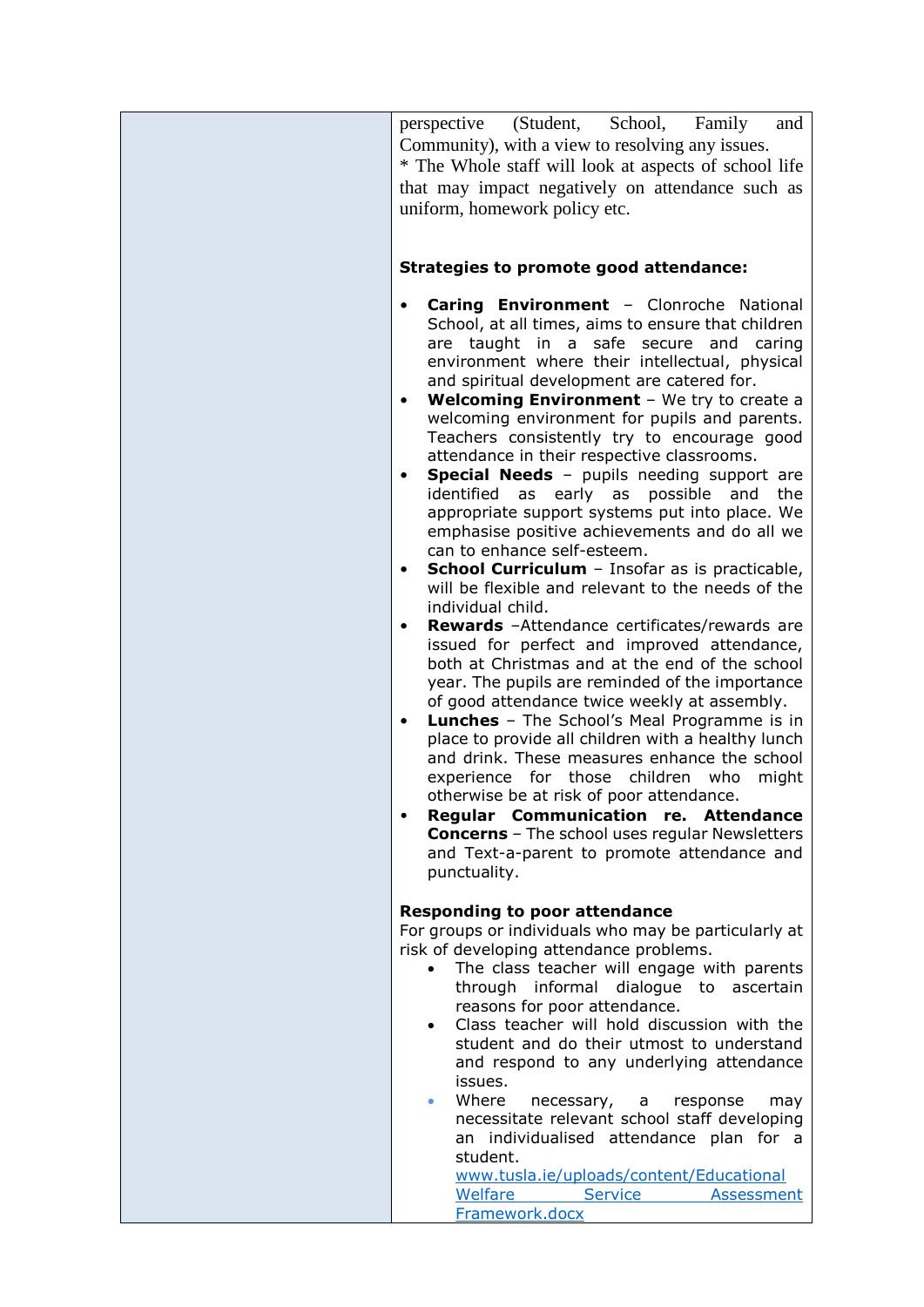|                                                                                               | Steps in such a framework include:<br>Understand<br>Plan<br>Do<br>Review                                                                                                                                                                                                                                                                                                                                                                                                                                                                                                                                                                                                                                                                                                                                                                                                                                                                                                                                                                                                                                                                                                                                                                                                                                                                                                                                                       |
|-----------------------------------------------------------------------------------------------|--------------------------------------------------------------------------------------------------------------------------------------------------------------------------------------------------------------------------------------------------------------------------------------------------------------------------------------------------------------------------------------------------------------------------------------------------------------------------------------------------------------------------------------------------------------------------------------------------------------------------------------------------------------------------------------------------------------------------------------------------------------------------------------------------------------------------------------------------------------------------------------------------------------------------------------------------------------------------------------------------------------------------------------------------------------------------------------------------------------------------------------------------------------------------------------------------------------------------------------------------------------------------------------------------------------------------------------------------------------------------------------------------------------------------------|
| School roles in relation to<br>attendance                                                     | It is responsibility of all teachers to call a daily roll,<br>monitor and encourage good attendance,<br>question reasons for absence, collect explanatory<br>notes and forward to the office.<br>It is the responsibility of all class teachers<br>to ensure that that the pre-referral<br>checklist, referral form and the letter to<br>parents are completed and given to the<br>Deputy Principal).<br>It is the responsibility of the Deputy<br>Principal to forward all correspondence to<br>the relevant recipients.<br>It is the responsibility of the principal to highlight<br>the expectation of good attendance at twice-<br>weekly assemblies.<br>It is the role of the principal to ensure that the<br>Attendance Policy is regularly reviewed and<br>updated.                                                                                                                                                                                                                                                                                                                                                                                                                                                                                                                                                                                                                                                     |
|                                                                                               | It is the role of the of the students and parents to<br>adhere to the attendance policy.                                                                                                                                                                                                                                                                                                                                                                                                                                                                                                                                                                                                                                                                                                                                                                                                                                                                                                                                                                                                                                                                                                                                                                                                                                                                                                                                       |
| Partnership arrangements (parents,<br>students, other schools, youth and<br>community groups) | <b>Partnership Arrangements:</b><br><b>Parental Support - It is the policy of Clonroche</b><br>$\bullet$<br>National School to encourage and maintain open<br>communication between home and school and to<br>encourage parents in their role as primary<br>educators of their children. The Principal and<br>teachers<br>likewise<br>available,<br>are<br>on<br>an<br>appointment basis, to meet parents.<br>Attendance is one of the issues addressed at<br>meetings for new parents when their child is<br>enrolled in Clonroche National School.<br>Involvement of Parent's Association.<br>Feedback from children re. the importance of<br>regular school attendance, punctuality etc.<br>Community associations such as GAA, Soccer<br>Club, Community games and Irish dancing $-$ in<br>partnership with the school, reinforcing the<br>notion of involvement, commitment and their<br>benefits.<br>It is also covered in the information pack given<br>to all parents of Junior Infant children.<br>On induction day the Junior Infant teacher holds<br>a general meeting of parents and one of the<br>issues addressed is that of the importance of<br>regular school attendance among a range of<br>other topics.<br>Parents are made aware of the requirements of<br>the Education Welfare Act at pre-enrolment<br>information meetings. Each family is given a<br>copy of the information leaflet - Don't Let Your |